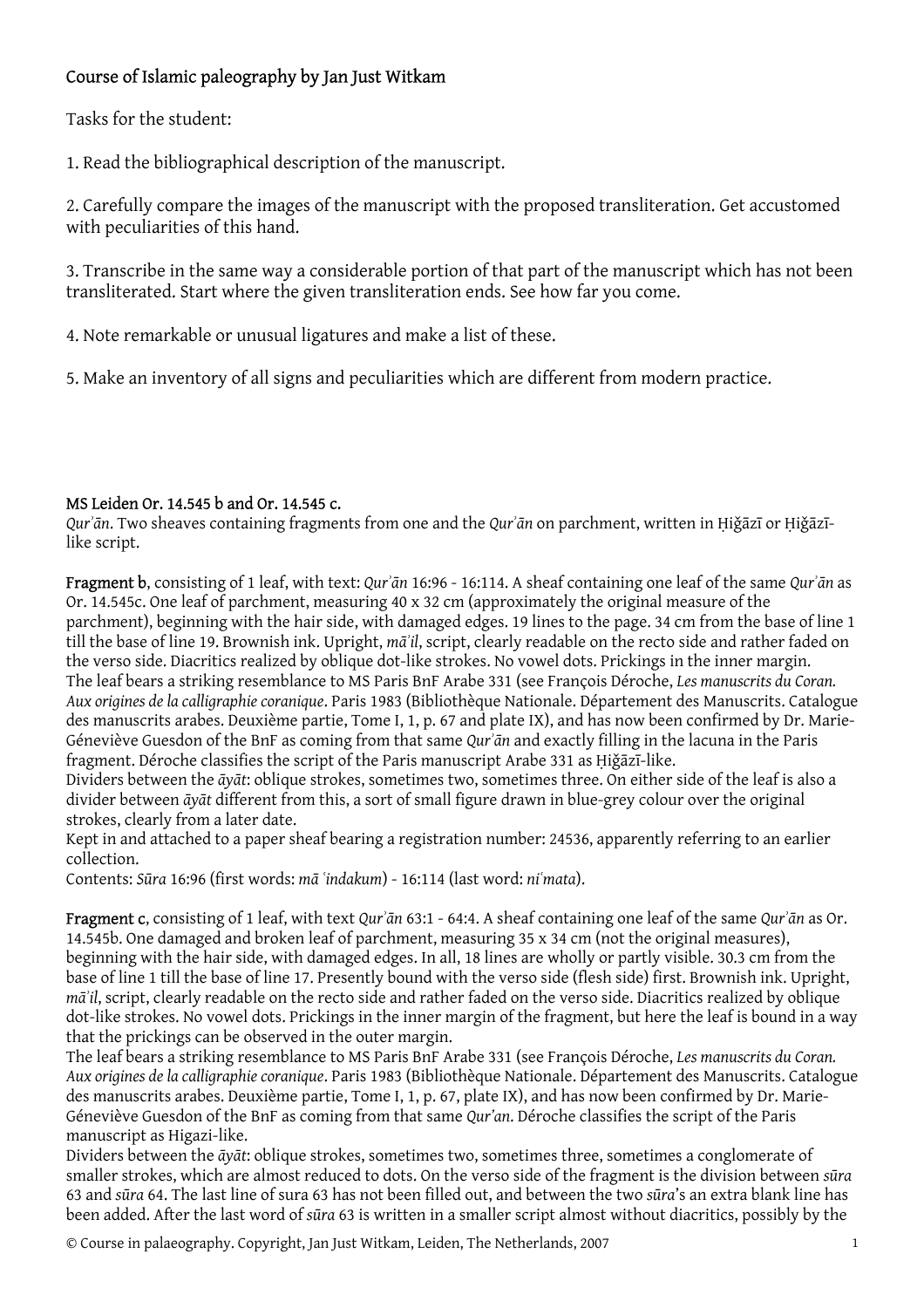copyist: yā alif khatmat sūrat al-munāfiqīn, meaning: 'yā alif (= 11 <āya>), end of sūrat al-Munāfiqīn'. This is in exact conformity with the *sūra* endings in MS Paris BnF Arabe 331, as described by François Déroche. Kept in and attached to a paper sheaf bearing a registration number: 24071, apparently referring to an earlier collection.

Contents: Recto side: Sūra 63:1 (first word: al-munāfigūn) - 63:7 (last words: lā vafgahūna). Verso side: Sūra 63:8 (first word: *al-munāfiqīn*) - 64:4 (last word: *ʿalīm*).

Or. 14.545c, recto side (Qurʾān 63:1-7):

،،، المنفقون قالوا نشهد انك لرسو،،، واالله يعلم انك لرسوله واالله يشهد ان ا لمنفقين لكذبون \* اتخذوا ايمنهم جنة فصدو ا عن سبيل الله انهم سا ما كانوا يعملون \* ذلك بانهم امنوا ثم آفروا فطبع على قلو بهم فهم لا يفقهون \* واذا رايتهم تعجبك ا جسمهم وان يقولوا تسمع لقولهم كانهم خشب مسندة يحسبون آل صيحة عليهم هم العد و فاحذرهم قتلهم االله انى يوفكون \* واذا قيل لهم تعالوا يستغفر لكم رسو ل االله لوو روسهم ورايتهم يصدو ن وهم مستكبرون \* سوا عليهم استغفرت لهم ام لم تستغفر لهم لن يغفر االله لهم ان االله لا يهدى القوم الفسقين \* هم الذين يقولون لا تنفقوا على ،،،ل االله حتى ينفضوا والله خزԩن الـ ،،، ولكن المنفقون لا يفقهو،،، ،،، ،،، ،،، المنفقون لا يعلمون \* يايها الذين امنـ ،،،

لا تلهكم امولكم ولا اولدآم عن ذآر االله ومن يفعل ذلك فاولԩك هم الخسرون \* وانفقوا من ما رزقنكم من قبل ان ياتى احدآم الموت فيقول رب لو لا اخرتنى الى اجل قريب فاصدق واكن من الصلحين \* ولن يوخر االله نفسا اذا جا اجلها وا الله خبير بما تعملون \*

> بسم الله الرحمن الرحيم يسبح لله ما فى السموت وما فى الارض له الملك وله

Or. 14.545c, verso side (Qurʾān 63:7-64:4):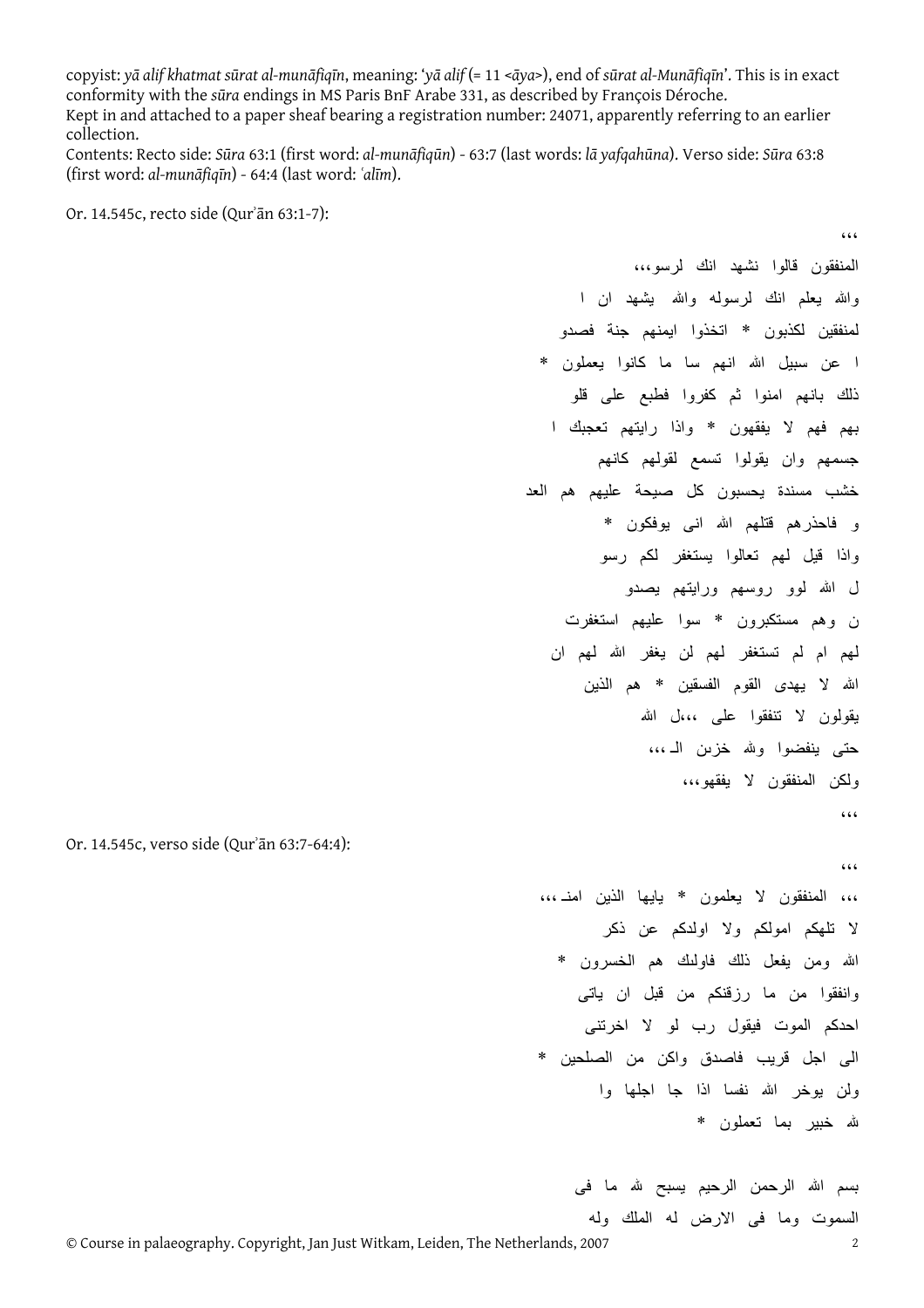الحمد وهو على آل شي قدير \* هو الذى خلقكم فمنكم كفر ومنكم مومن والله بما تعملون بصير \* خلق السموت والارض با لحق وصـ ،،، ـن صورآم واليه ا لـ ،،، السموت والارض و ،،، ـا تعلنون واالله عليم ،،،

،،،

Leaf of a *Qurʾān* manuscript in Ḥiǧāzī-like script on parchment. MS Leiden Or. 14.545c, recto side (*Qurʾān* 63:1-7).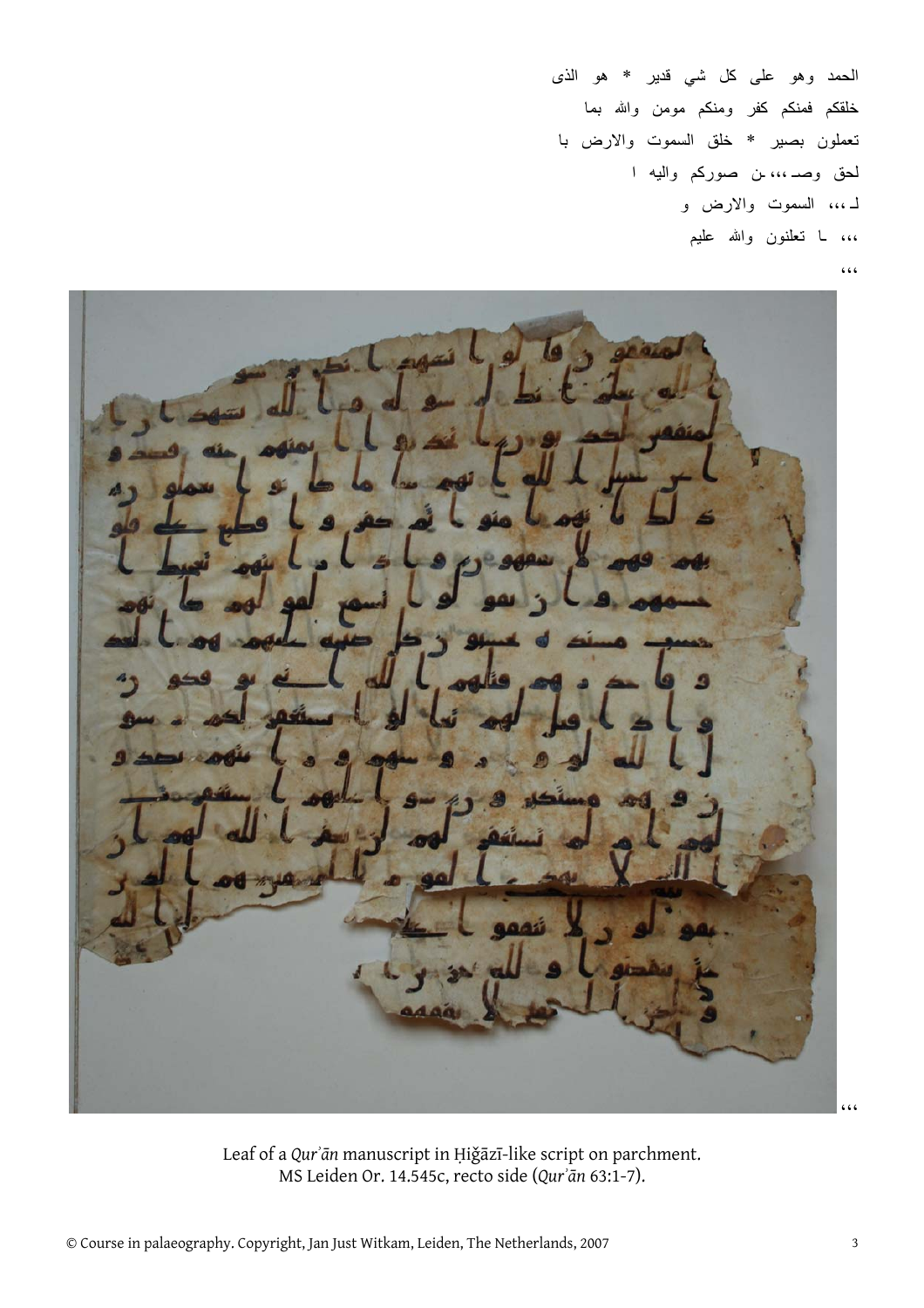

Leaf of a *Qurʾān* manuscript in Ḥiǧāzī-like script on parchment. MS Leiden Or. 14.545c, verso side (*Qurʾān* 63:7-64:4).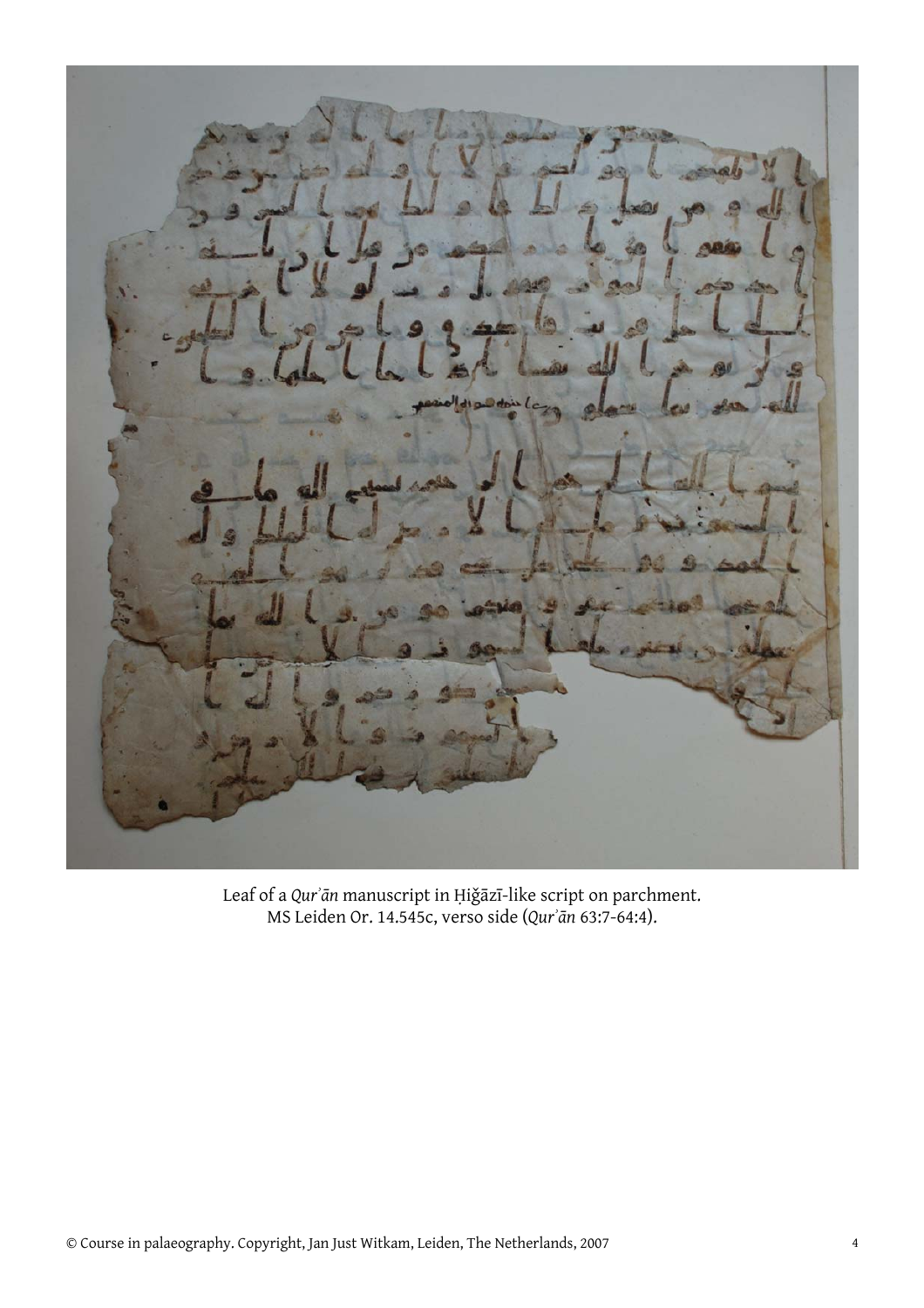

Leaf of a *Qurʾān* manuscript in Ḥiǧāzī-like script on parchment. MS Leiden Or. 14.545b, recto side (*Qurʾān* 16:96-105).